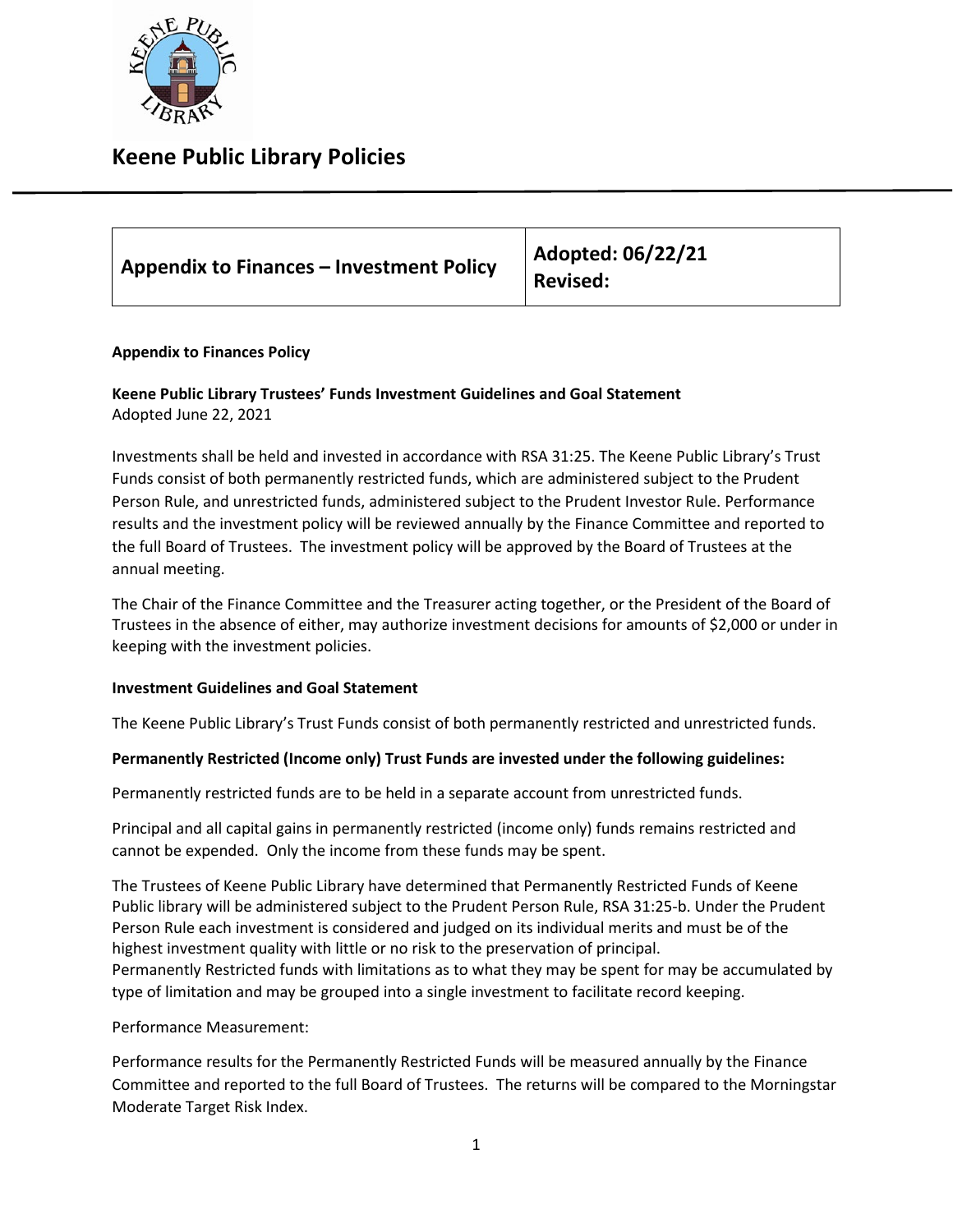

# **Keene Public Library Policies**

## **Unrestricted Funds are invested under the following guidelines:**

Principal, capital gains and income from unrestricted funds may be expended. Nevertheless, except for exceptional circumstances, it is our goal to obtain a total real return (adjusted for inflation and including realized and unrealized capital gains/losses and income) on invested assets so as to grow the asset base at least in line with inflation after meeting budgeted and/or other Trustee approved expenditures. For example, if the total return is 8% and inflation is 3%, a spending rate below 5% will allow the asset base to grow. Meeting this goal should allow expenditures from the Trustees' Funds to at least keep pace with inflation as well. The full Board of Trustees by majority vote may from time to time liquidate securities to provide more funding for special projects.

The Trustees of Keene Public Library have determined that unrestricted funds of Keene Public library will be administered subject to the Prudent Investor Rule. As such it is required by law that the trustees hire or employ the trust department of a bank or brokerage firm to provide investment advice and assistance. Under the Prudent Investor Rule, suitability to the overall portfolio's goals and objectives is considered to be the determining factor in allowing an investment.

### Constraints:

The investment asset allocation process will be influenced by operational considerations, in addition to the normal investment environment expectations that impact the asset deployment process.

- **Income requirements** While the overall emphasis is upon total return, a stable source of investment income from yield-oriented investments is desired to support the majority of the Trustee's expenditures.
- **Safety** Safety is enhanced by diversifying the invested assets across a broad spectrum of companies, industries and funds with limited concentration.
- **Time Horizon** The ability to directly control disbursements, the ability to withstand market value fluctuations and the desire to provide a perpetual source of funding to the Library gives the Trustee's Funds a long-term horizon.
- **Liquidity** To the extent that disbursements are normally budgeted for, and will be supported by a stable investment income stream, liquidity is not a major concern. Since the income stream will normally be supplemented by new contributions, only a small amount of cash need be held to make the budgeted distributions. The intent is to make the disposal of held marketable securities an alternative source of liquidity only as a last resort.
- $\blacksquare$
- **Taxes and Regulations –** The Trustees will comply with all taxes and other regulations pertaining to the oversight of their Funds.